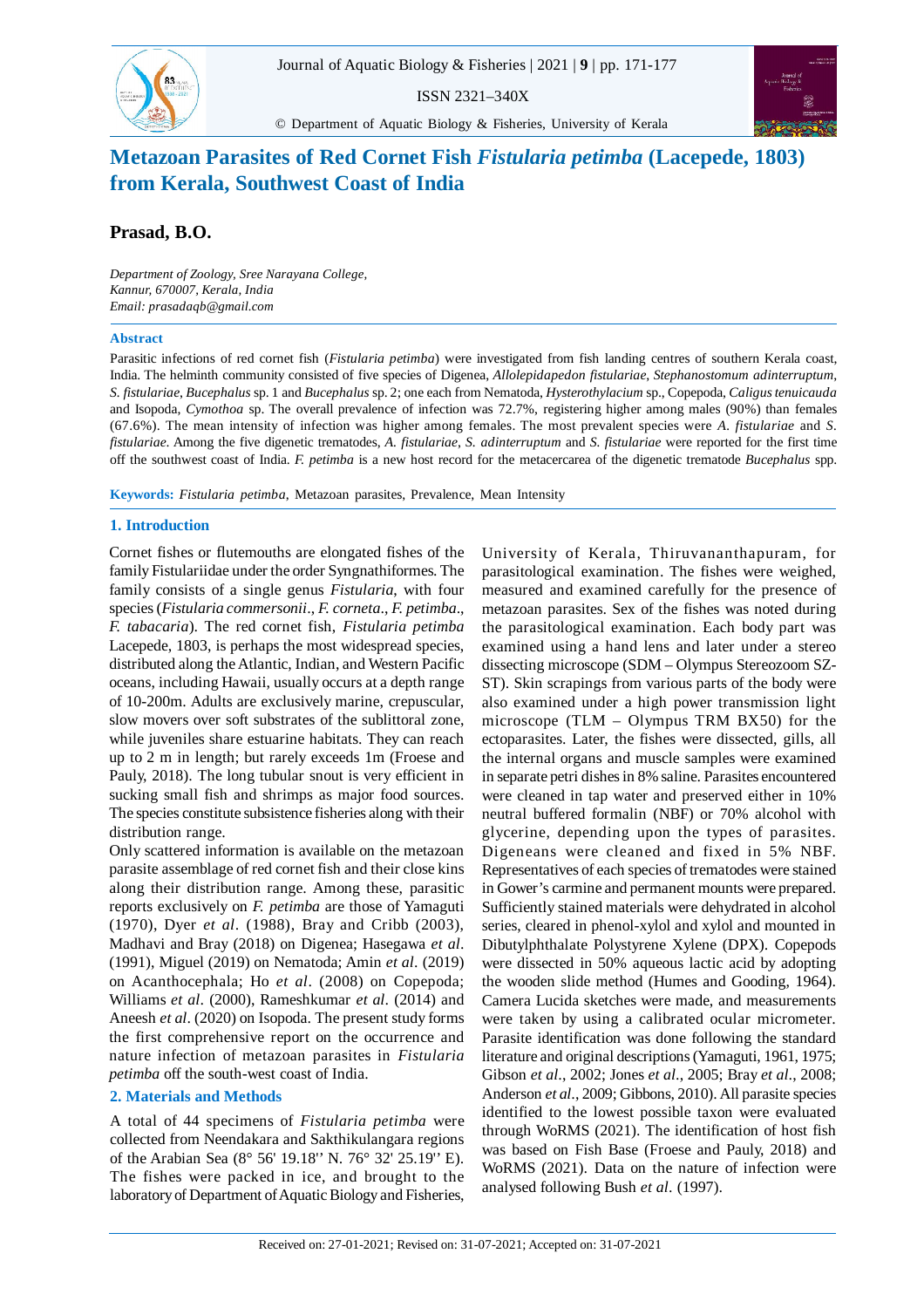## **3. Results and Discussion**

## **3.1. Systematic account of parasites collected 3.1.1. Digenea (Adults)**

| Plagiorhiida    |
|-----------------|
| Lepocreadioidea |
| Lepocreadiidae  |
| Allolepidapedon |
|                 |

**3.1.1.1** *Allolepidapedon fistulariae* **Yamaguti, 1940** (Fig. 1)

**Material:** 39 specimens from *Fistularia petimba* **Location**: Intestine

**Measurements**: Length, 4.860; width, 0.30; oral sucker,  $0.1 \times 0.21$ ; ventral sucker,  $0.17 \times 0.16$ ; prepharynx, 0.81; pharynx,  $0.17 \times 0.08$ ; oesophagus, 0.03; anterior testis,  $0.36 \times 0.16$ ; posterior testis,  $0.37 \times 0.16$ ; ovary,  $0.14 \times$ 0.11

### **Remarks**

*Allolepidapedon fistulariae* is characterized by a very long excretory vesicle, a marginal genital pore and a smaller sucker ratio. The present material conforms to the original description by Yamaguti (1940) except for the epithelial spines of the body reach only up to the level of anterior testes, unlike reported by Yamaguti (1940) in the original description, where they reach up to the posterior end of the body. Dyer et al. (1988) also reported *A. fistulariae* from *Fistularia petimba* off Okinawa coast, Japan. Nahhas et al. (2004), while describing a new species, *Stephanostomum fijiensis*, synonymized *A. petimba* with *A. fistulariae*. From the Mediterranean Sea, Pais et al. (2007) reported *A. fistulariae* for the first time from *F. commersonii*, followed by reports of Merella *et al*. (2010), Merella *et al*. (2015) and Bray *et al*. (2016). The parasite has also been reported from cornet fishes off the Italian coast (Marchini *et al*., 2013; Servello *et al*., 2019) and the western coast of Libya (Salem, 2017). The present report extends the distribution of the worm to Indian waters.

| Superfamily | Brachycladioidea |
|-------------|------------------|
| Family      | Acanthocolpidae  |
| Genus       | Stephanostomum   |
|             |                  |

**3.1.1.2.** *Stephanostomum adinterruptum* **Hafeezullah, 1971** (Fig. 2)

**Material:** 8 specimens from *Fistularia petimba*. **Location**: Intestine

**Measurements**: Length, 3.348; width, 0.342; oral sucker,  $0.081 \times 0.153$ ; ventral sucker,  $0.153 \times 0.153$ ; prepharynx, 0.585; pharynx,  $0.153 \times 0.081$ ; oesophagus, 0.027; anterior testis,  $0.297 \times 0.234$ ; posterior testis,  $0.351 \times$ 0.252; ovary,  $0.207 \times 0.198$ .

#### **Remarks**

In the original description of *Stephanostomum adinterruptum*, Hafeezullah (1971) described the relatively short post-testicular region, unarmed cirrus, ejaculatory duct and metraterm and the shorter eggs. But according to Madhavi (1976), both cirrus and ejaculatory duct are spined, which were seen only in fresh specimens. The present material agrees with the description of Hafeezullah (1971) except having longer and armed cirrus and more posteriorly extended cirrus sac; and also confirms spines in two complete circles.



**Fig. 1.** *Allolepidapedon fistulariae*

**Fig. 2.** *Stephanostomum adinterruptum*

The reports on this species from *Fistularia villosa* off Visakhapatanam coast are of Hafeezullah (1971), Madhavi (1976) and Madhavi and Bray (2018). In the present study, *S. adinterruptum* is reported for the first time from *F. petimba* and from the southwest coast of India.

**3.1.1.3.** *Stephanostomum fistulariae* **Yamaguti, 1940** (Fig. 3)

**Material:** 39 specimens from *Fistularia petimba* **Location**: Intestine

**Measurements**: Length, 4.860; width, 0.30; oral sucker,  $0.1 \times 0.21$ ; ventral sucker,  $0.17 \times 0.16$ ; prepharynx, 0.81; pharynx,  $0.17 \times 0.08$ ; oesophagus, 0.03; anterior testis,  $0.36 \times 0.16$ ; posterior testis,  $0.37 \times 0.16$ ; ovary,  $0.14 \times$ 0.11

#### **Remarks**

The most striking characters of *Stephanostomum fistulariae* are the small sucker width ratio, position of the ovary and a shorter cirrus sac. These features make *S. fistulariae* distinct from the closely related *S. adinterruptum*. The present material agrees well with the original description of the species by Yamaguti (1940) from *F. petimba* off Japan. Another report on *Stephanostomum fistulariae* is that of Arthur and Te (2006) from *F. petimba* off Viet Nam coast. The present one is the first report of *S. fistulariae* off the southwest coast of India.

| Superfamily                                      | Bucephaloidea     |  |  |  |
|--------------------------------------------------|-------------------|--|--|--|
| Family                                           | Bucephalidae      |  |  |  |
| Genus                                            | <i>Bucephalus</i> |  |  |  |
| <b>3.1.1.4.</b> <i>Bucephalus</i> sp. 1 (Fig. 4) |                   |  |  |  |
| Material: 1 specimen from Fistularia petimba     |                   |  |  |  |
| <b>Location:</b> Intestine                       |                   |  |  |  |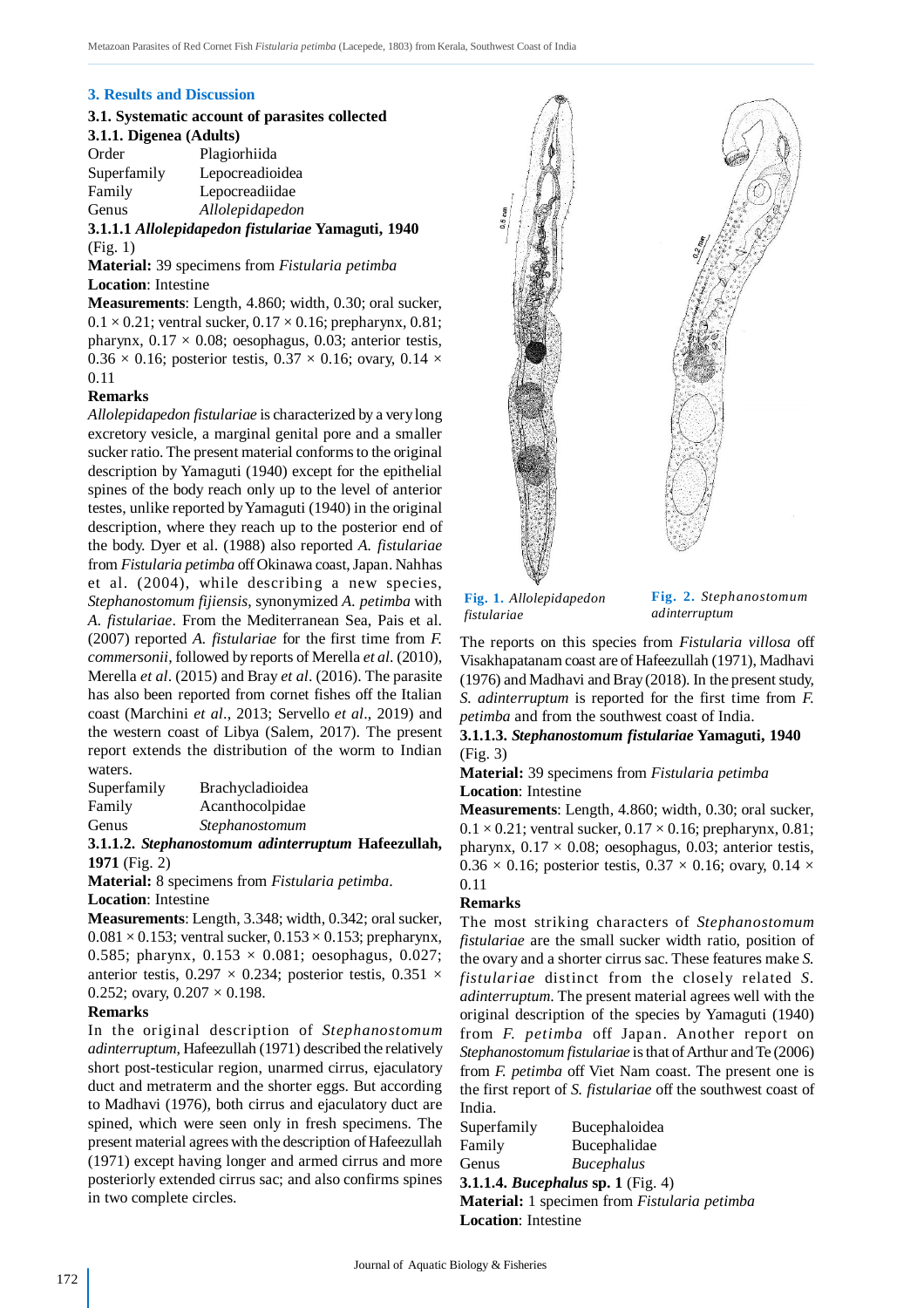

*fistulariae* **Fig. 6.** *Hysterothylacium* sp.

**Description**: Body elongate, tapering anteriorly. Small, funnel-shaped rhynchus at the anterior end, not prominent. Gut well developed. Testes two, round, separated from each other, post-equatorial. Cirrus sac elongated. The genital pore opens at the posterior end.

**Measurements**: Length, 1.458; width, 0.306; rhynchus,  $0.162 \times 0.063$ ; anterior testis,  $0.09 \times 0.09$ ; posterior testis,  $0.099 \times 0.099$ .

#### **3.1.1.5.** *Bucephalus* **sp. 2** (Fig. 5)

**Material:** 1 specimen from *Fistularia petimba* **Location**: Gills

**Description**: More or less similar to species 1; but smaller in size.

**Measurements**: Length, 0.954; width, 0.198; rhynchus,  $0.144 \times 0.054$ ; testis,  $0.063 \times 0.072$ ; ovary,  $0.045 \times 0.045$ . **Remarks**

According to Spakulova et al. (2002), fairly a good number of *Bucephalus* species have rhynchus surrounded by seven tentacles with two projections. Besides this, the number of papillae at the base of tentacles is also of taxonomic significance. Since only a single material of immature stage was available, a detailed study was not attempted. However, the present report extends the first record of the Genus *Bucephalus* from *Fistularia petimba*.

### **3.1.2. Nematoda (Larval stages)**

| Chromadorea<br>Class<br>Rhabditida<br>Order<br>Family<br>Subfamily<br>Hysterothylacium<br>Genus | Phylum | Nematoda          |
|-------------------------------------------------------------------------------------------------|--------|-------------------|
|                                                                                                 |        |                   |
|                                                                                                 |        |                   |
|                                                                                                 |        | Raphidascarididae |
|                                                                                                 |        | Raphidascaridinae |
|                                                                                                 |        |                   |

*Hysterothylacium* **sp.** (Fig. 6) **Material:** 94 from *Fistularia petimba* **Location**: Intestine **Remarks**

The Anisakid genus *Hysterothylacium* Ward and Magath, 1917 was revised by Deardorff and Overstreet (1981). They established that most species that mature in fish are species of *Hysterothylacium*, which is a common genus reported as a larval parasite among marine fishes (Anderson, 2000; Klimpel and Palm, 2001; Pantoja *et al*., 2016). More than 55 species of this genus are described from the intestine of marine fishes (Bijukumar, 1995). Reports on *Hysterothylacium* from the cornet fishes are of Deardorff *et al*. (1982) and Bao *et al*. (2019) (*Hysterothylacium fortalezae* and *H. deardorffoverstreetorum*) off Hawaii coast and Rio de Janeiro, Brazil, respectively.

| 3.1.3. Copepoda        |                                                                    |  |  |  |  |  |
|------------------------|--------------------------------------------------------------------|--|--|--|--|--|
| Class                  | Hexanauplia                                                        |  |  |  |  |  |
| <b>Subclass</b>        | Copepoda                                                           |  |  |  |  |  |
| Order                  | Siphonostomatoida                                                  |  |  |  |  |  |
| Family                 | Caligidae                                                          |  |  |  |  |  |
| Genus                  | Caligus                                                            |  |  |  |  |  |
|                        | Caligus tenuicauda Shiino, 1964 (Fig. 7)                           |  |  |  |  |  |
|                        | <b>Material:</b> 40 specimens from <i>Fistularia petimba</i>       |  |  |  |  |  |
| Location: Gills, mouth |                                                                    |  |  |  |  |  |
|                        | <b>Measurements:</b> Body length, 3.978 (3.871-4.110);             |  |  |  |  |  |
|                        | cephalothorax, $1.294 \times 1.170$ (1.171-1.302) $\times$ (1.159- |  |  |  |  |  |
|                        | 1.177); trunk length, 1.404 (1.391-1.409); trunk width,            |  |  |  |  |  |
|                        | 0.998 (0.881-1.105); abdomen length, 0.982 (0.877-                 |  |  |  |  |  |
| $1.003$ ).             |                                                                    |  |  |  |  |  |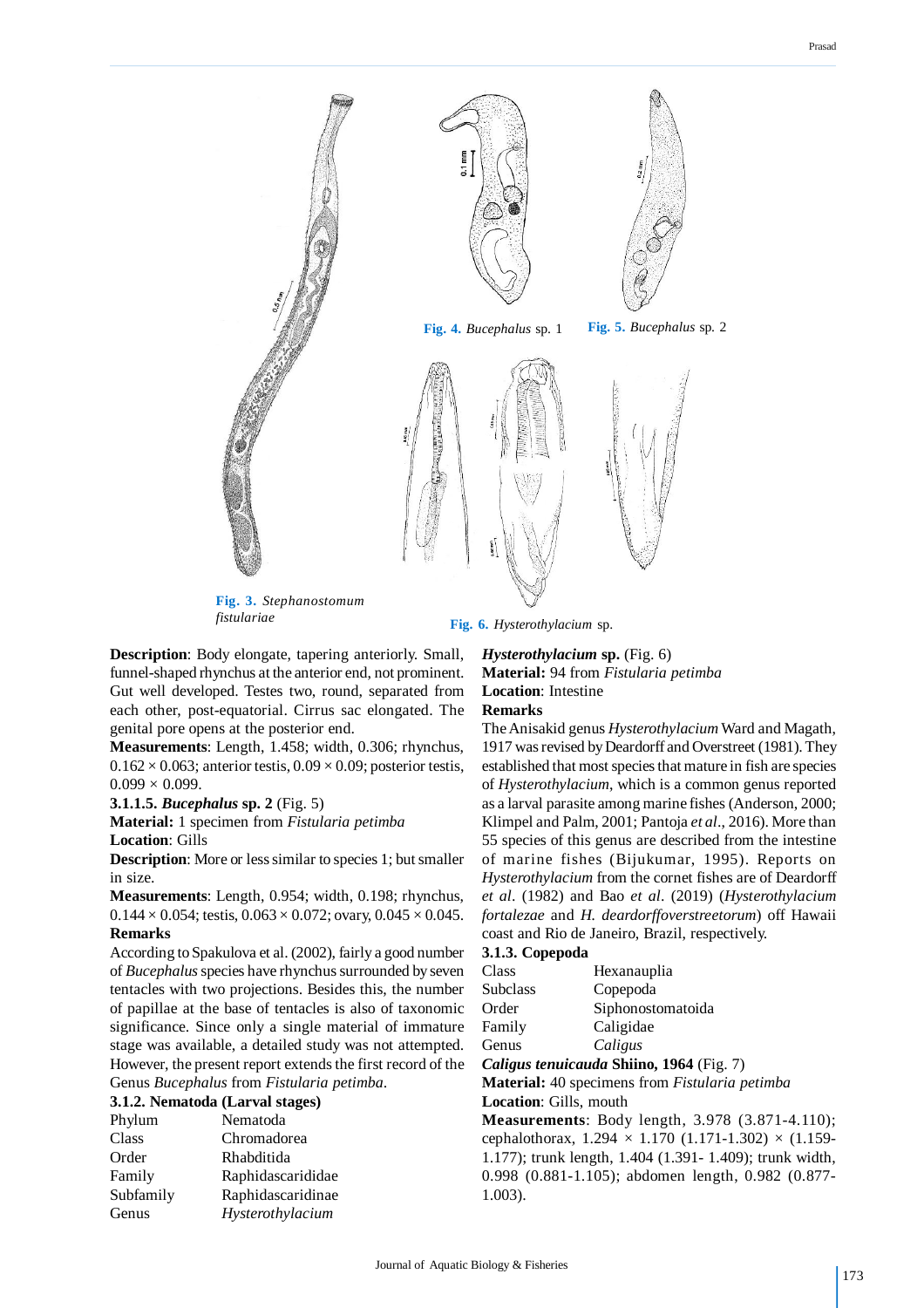



#### **Remarks**

The species can be easily identified as a typical caligid structure, with a very small flabellum and an elongated abdomen. The fourth leg stouter, and the distal exopod segment of the first leg is devoid of plumose setae. The sternal fork with nearly parallel and apically rounded rami. Pillai (1961) described *Pseudocaligus fistularia* (junior secondary hononym), but without a description of the second maxilla, which was later described by Prabha Ramakrishnan (1980). The second maxilla of the present material agrees with the original description of Prabha Ramakrishnan (1980). In the present material, the subchela of maxilliped (Fig. 7a) is more curved than that illustrated by Pillai (1961). Prabha Ramakrishnan (1980) described a short spine at the inner distal corner of antennules, which was lacking in the present material (Fig. 7b).

*Pseudocaligus tenuicauda* was first reported by Shiino (1964) from Japan. Later on, *Pseudocaligus tenuicauda* was placed as the synonymy of *P. fistulariae* by Pillai (1985). Kabata (1965) agrees the validity of using the setae of the fourth leg as a generic level character for the genera *Pseudocaligus* and *Pseudolepeophtheirus* Markevich, 1940; and also considered *Pseudocaligus* and *Pseudolepeophtheirus* to be synonymised with their respective related genera, *Caligus* and *Lepeophtheirus* von Nordmann, 1832. Accordingly, Dojiri and Ho (2013) formally recognised *Pseudocaligus* as a junior synonym of *Caligus* (Ozak *et al*., 2013; Freeman *et al*., 2013), which agrees with the findings of Ben Hassine (1983) too. Ultimately, the new combination *Caligus tenuicauda* (Shiino, 1964) thus becomes the valid name for the junior secondary homonym *Pseudocaligus fistularia* (Pillai, 1961).

### **3.1.4. Isopoda**

Class Malacostraca Order Isopoda Family Cymothoidae Genus *Cymothoa Cymothoa* **sp***.* (Fig. 8) **Material:** 1 specimen from *Fistularia petimba* **Location**: Mouth



**Fig. 8.** *Cymothoa* sp.

### **Measurements**: Total length, 1.264; width, 0.496 **Remarks**

Cymothoid isopods are mostly ectoparasites of fish. These protandrous hermaphrodites attach mostly around the head region of the fish. The present specimen was collected from the mouth of *Fistularia petimba*. Several reports are there on the infestation of *Cymothoa bychowski*, particularly from Cornet fishes off Indian water (Aneesh *et al*., 2020), off Australia (Avdeev, 1979; Martin *et al*., 2016), north of NCS Beach, Guam (Williams *et al*., 2000) and Agatti Island, Lakshadweep (Rameshkumar *et al*., 2014). Since only one material was available, detailed study was not attempted.

#### **3.2. Overall nature of infection**

Of the total 44 fishes examined, 32 were infected (prevalence  $= 72.7\%$ ). Prevalence of infection was noticeably higher in males (90.0%) than in females (67.6%). The mean intensity of infection was 7.0; with infected females registering mean intensity almost twice (11.0) as high as males (5.4) (Table 1).

Altogether 8 species of parasites were collected from the infected fishes, which comprised five species of Digenea, one each of Nematoda, Copepoda and Isopoda. Of these, digenetic trematode, *Allolepidapedon fistulariae* is reported for the first time from Indian waters. *Stephanostomum adinterruptum* and *S. fistulariae* were reported for the first time off the southwest coast of India. Genus *Bucephalus* forms the first record from *Fistularia petimba*.

The results of the analyses of prevalence and mean intensity of each infection are presented in Table 2. The digenean, *A. fistulariae*, was the most prevalent parasite (prevalence - 22.7%). The lowest prevalence was noted for three parasites, *Bucephalus* sp.1, *Bucephalus* sp.2 and *Cymothoa* sp*.* (2.3%). The highest mean intensity was registered for *Hysterthylacium* sp. Larva (11.8) and the lowest for *Bucephalus* sp.1, *Bucephalus* sp.2 and *Cymothoa* sp*.* (1.0). Of the 223 parasites collected, the maximum representation was by *Hysterthylacium* sp. larva, followed by *Caligus tenuicauda*.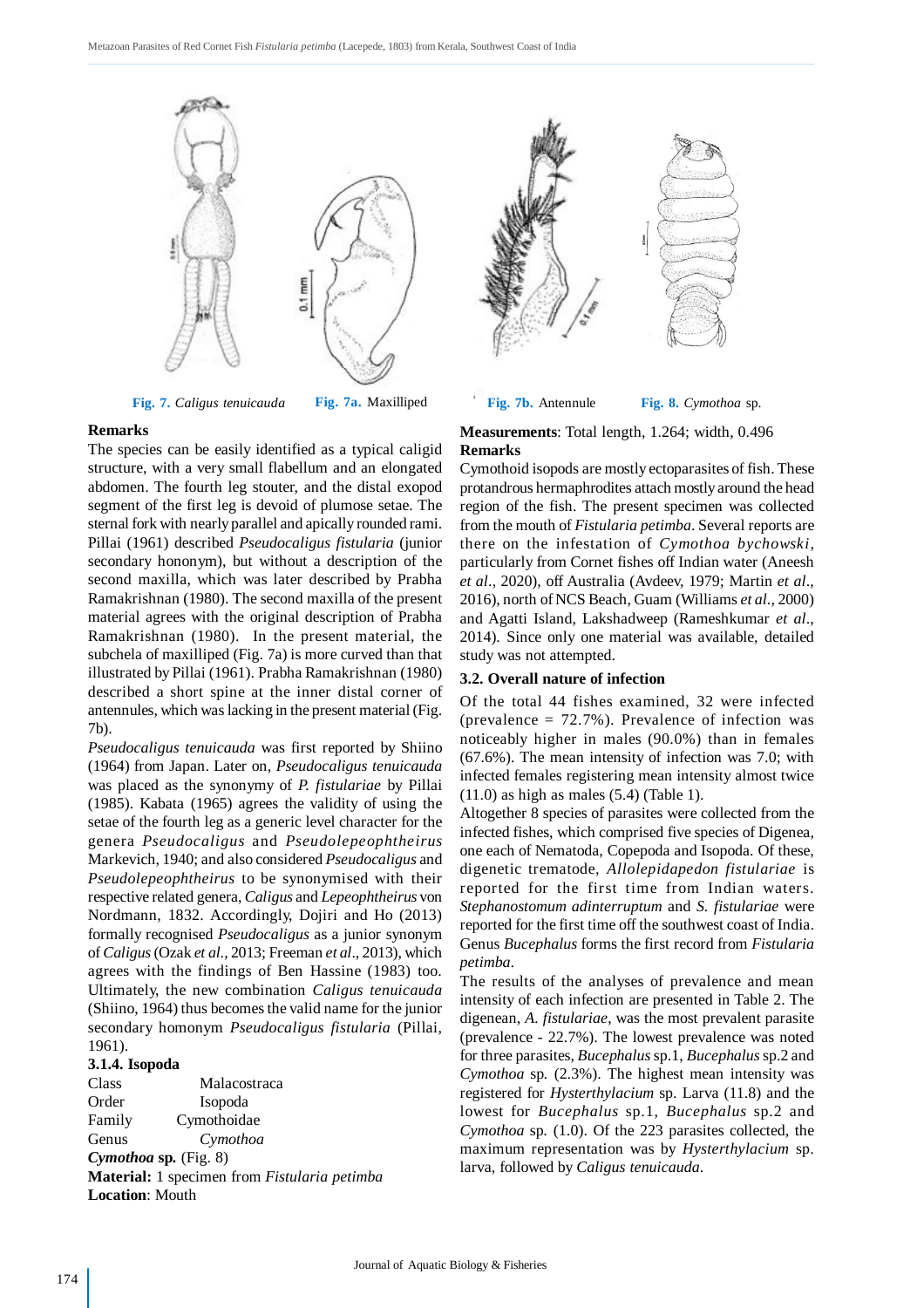|                               | Male | Female | Total |
|-------------------------------|------|--------|-------|
| Number of fish examined       | 34   | 10     | 44    |
| Number of fish infected       | 23   | 9      | 32    |
| Prevalence of infection (%)   | 90   | 67.6   | 72.7  |
| Number of parasites collected | 12.4 | 99     | 223   |
| Mean Intensity of infection   | 5.4  | 11     |       |
| Maximum number of parasites   | 29   | 35     |       |
| in an infected fish           |      |        |       |
|                               |      |        |       |

**Table 1.** Nature of metazoan parasitic infection in *Fistularia petimba*

#### **4. Conclusion**

The parasite fauna of *Fistularia petimba* was low in species diversity. Among the eight species of parasites encountered, six were helminths. Nevertheless, nematode, copepod and isopod were represented by only one species each. A total of 223 parasites belonging to digenea (*Allolepidapedon fistulariae, Stephanostomum adinterruptum, S. fistulariae, Bucephalus* sp.1, *Bucephalus* sp.2), nematode (*Hysterthylacium* sp.), copepod (*Caligus tenuicauda*) and isopod (*Cymothoa* sp*.*) were collected. This low species diversity of these groups suggests that their definitive and intermediate hosts (if any) are scarce in the particular environment.

Among the digenetic trematodes, the present reports of *Allolepidapedon fistulariae*, *Stephanostomum adinterruptum*, *S. fistulariae*, *Bucephalus* sp. extends the distribution of these worms to the southwest coast of India.

*Stephanostomum adinterruptum* and *Bucephalus* sp. are reported for the first time from red cornet fish, *Fistularia petimba.*

#### **Acknowledgements**

The author place deepest gratitude to Dr. S. Radhakrishnan, Assistant Professor, Department of Aquatic Biology and Fisheries, University of Kerala, for suggesting the topic, sincere guidance and valuable suggestions. The author gratefully acknowledge the help and assistance received for identifying the trematodes from Prof. (Dr.). R. Madhavi, (Rtd.) and Prof. (Dr.). U. Shameem, Department of Zoology, Andhra University, Visakhapatnam. Thanks are also due to Dr. B. Santhosh, Principal Scientist, CMFRI Vizhinjam Centre, Thiruvananthapuram for identifying nematodes as well as copepods.

**Table 2.** Prevalence, mean intensity and number of various metazoan parasites from male and female *Fistularia petimba*

| <b>Parasite</b>                  | Prevalence (%) |                   | <b>Mean</b> intensity |          |                        | Number of parasites from |                  |              |    |
|----------------------------------|----------------|-------------------|-----------------------|----------|------------------------|--------------------------|------------------|--------------|----|
|                                  |                | Male Female Total |                       |          | Male Female Total Male |                          |                  | Female Total |    |
| <b>Digenea</b>                   |                |                   |                       |          |                        |                          |                  |              |    |
| Allolepidapedon fistulariae      | 23.5           | 20                | 22.7                  | 3.3      | 6.5                    | 3.9                      | 26               | 13           | 39 |
| Stephanostomum adinterruptum     | $\Omega$       | 20                | 4.5                   | $\Omega$ | 4                      | 4                        | $\Omega$         | 8            | 8  |
| Stephanostomum fistulariae       | 14.7           | 40                | 20.5                  |          | 8.5                    | 4.3                      | 5                | 34           | 39 |
| Bucephalus sp.1 metacercaria     | $\Omega$       | 10                | 2.3                   | $\Omega$ |                        |                          | $\Omega$         |              |    |
| Bucephalus sp. 2 metacercaria    | $\mathbf{0}$   | 10                | 2.3                   | $\theta$ |                        | 1                        | $\boldsymbol{0}$ |              |    |
| <b>Nematoda</b>                  |                |                   |                       |          |                        |                          |                  |              |    |
| <i>Hysterthylacium</i> sp. larva | 14.7           | 30                | 18.2                  | 11.6     | -12                    | 11.8                     | 58               | 36           | 94 |
| Copepoda                         |                |                   |                       |          |                        |                          |                  |              |    |
| Caligus tenuicauda               | 14.7           | 20                | 15.9                  | 6.8      | 3                      | 5.7                      | 34               | 6            | 40 |
| <b>Isopoda</b>                   |                |                   |                       |          |                        |                          |                  |              |    |
| Cymothoa sp.                     | 2.9            | $\Omega$          | 2.3                   |          | $\Omega$               |                          |                  | $\Omega$     |    |

#### **5. References**

- Amin, O.M., Heckmann, R.A, Van Ha, N. 2019. Descriptions of two new acanthocephalans (Rhadinorhynchidae) from marine fish off the Pacific coast of Vietnam. *Syst Parasitol*., 96(1):117-129; doi: 10.1007/s11230-018-9833-x.
- Anderson, R.C. 2000. *Nematode parasites of vertebrates: their development and transmission*. CAB Publishing, New York, 650pp.
- Anderson, R.C., Chabaud, A.G., Willmott, S. 2009. *Keys to the nematode parasites of vertebrates*. Archival volume. CAB International, Wallingford.
- Aneesh, P.T., Hadfield, K.A., Smit, N.J. and Bijukumar, A. 2020. A new genus and species of fish parasitic Cymothoid Isopod (Crustacea) from Indian waters, with a key to the branchial-attaching Cymothoid genera. *Mar. Biol. Res*. 16:565-584; doi: 10.1080/17451000.2020.1851032.
- Arthur, J.R. and Te, B.Q. 2006. Checklist of the parasites of fishes of Viet Nam. FAO Fisheries Technical Paper 369(2):1-133.
- Avdeev, V.V. 1979. New species of the genus *Cymothoa* (Isopoda, Cymothoidae) from the Indian Ocean. *Parazitologiya* (Leningr.) 13:223-234.

Bao, M., Pierce, G.J., Strachan, N.J.C., Pascual, S., González- Muñoz, M. and Levsen, A. 2019. Human health, legislative and socioeconomic issues caused by the fish-borne zoonotic parasite *Anisakis*: Challenges in risk assessment. *Trends Food Sci. Technol*. 298- 310; doi.org/10.1016/j.tifs.2019.02.013.

Ben Hassine, O.K. 1983. Les copépodes parasites de poissons Mugilidae en Méditerranée occidentale (côtes Francaises et Tunisiennes). Morphologie, Bio-écologie, Cycles évolutifs. Dissertation, Université des Sciences et Techniques du Languedoc.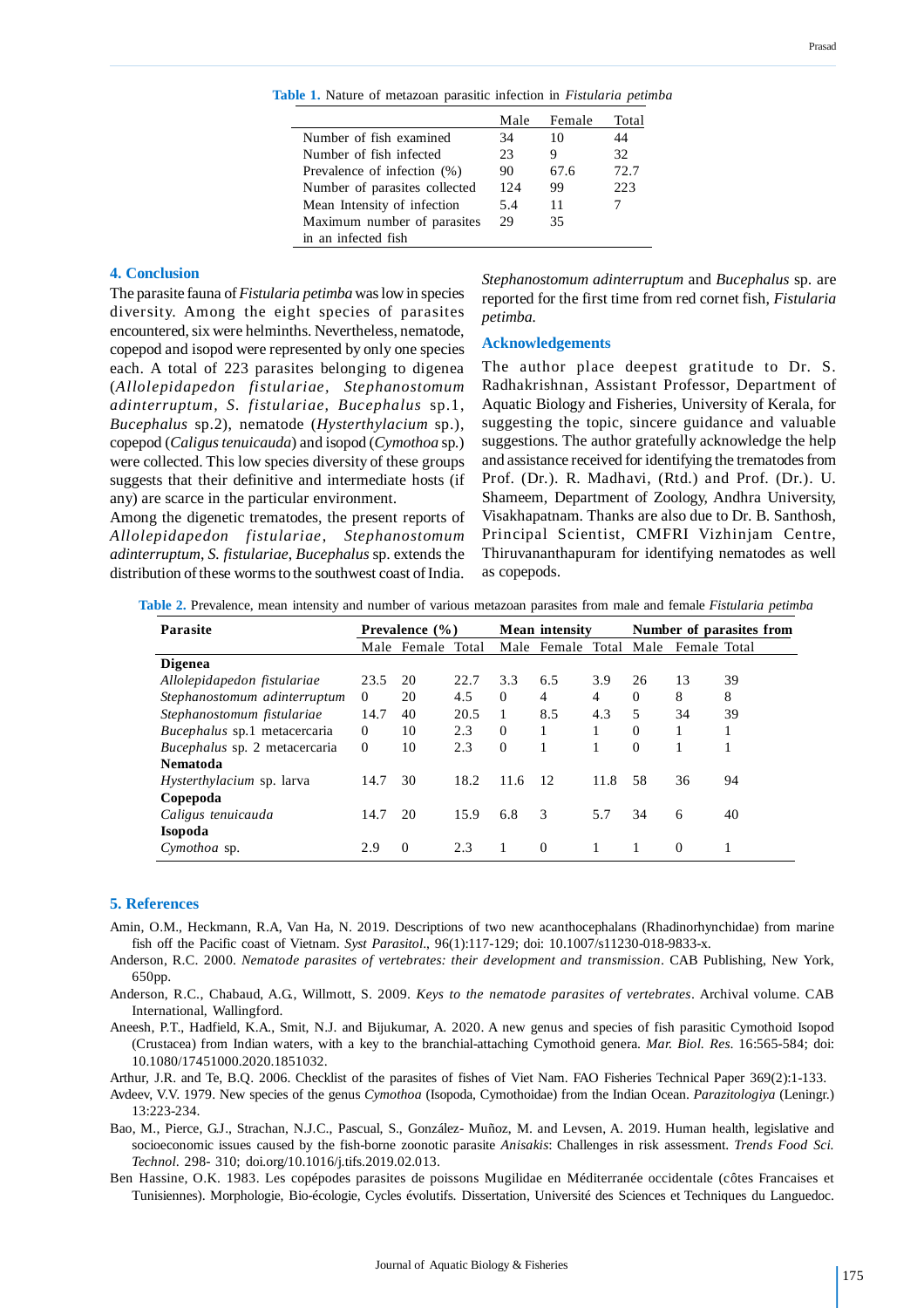- Bijukumar, A, 1995. Studies on the Metazoan Parasites Associated with the Flatfishes (Order Pleuronectiformes) of the Coast of Kerala. Ph. D. Thesis, Univ. Kerala, India
- Bray, R.A. and Cribb, T.H. 2003. Species of *Stephanostomum* Looss, 1899 (Digenea: Acanthocolpidae) from fishes of Australian and South Pacific waters, including five new species. *Syst. Parasitol*. 55:159–197; doi: 10.1023/a:1024655818783.
- Bray, R.A., Diaz, P.E. and Cribb, T.H. 2016. Knowledge of marine fish trematodes of Atlantic and Eastern Pacific Oceans. *Syst. Parasitol*. 93(3):223–235; doi.org/10.1007/s11230-016-9629-9.
- Bray, R.A., Gibson, D.I. and Jones, A. 2008. *Keys to the Trematoda. Vol. 3*. CABI Publishing and The Natural History Museum, London, U.K.
- Bush, A.O., Lafferty, K.D., Lotz, J.M. and Shostak, A.W. 1997. Parasitology meets ecology on its own terms: Margolis *et al*. revisited. *J. Parasitol*. 83:575–583; doi.org/10.2307/3284227.
- Deardorff, T.L., Kliks, M.M., Rosenfeld, M.E., Rychlinski, R.A. and Desowitz, R.S. 1982. Larval ascaridoid nematodes from fishes near the Hawaiian Islands, with comments on pathogenicity experiments. *Pac. Sci*. 36(2):187-201; http://hdl.handle.net/ 10125/419.
- Deardorff, T.L. and Overstreet, R.M. 1981. Larval *Hysterothylacium* (= Thynn-ascaris) (Nematoda: Anisakidae) from fishes and invertebrates in the Gulf of Mexico. *Proc. Helminthol. Soc. Wash*. 48:113-126.
- Dojiri, M. and Ho, J.S. 2013. Systematics of the Caligidae, copepods parasitic on marine fishes. Koninklijke Brill NV, Leiden. 10.1163/9789004204256.
- Dyer, W.G., Williams, E.H. and Williams, L.B. 1988. Digenetic trematodes of marine fishes of Okinawa, Japan. *J. Parasitol*. 74:638-645; doi.org/10.2307/3282183.
- Freeman, M.A., Anshary, H. and Ogawa, K. 2013. Multiple gene analyses of caligid copepods indicate that the reduction of a thoracic appendage in *Pseudocaligus* represents convergent evolution. *Parasites Vectors*. 6(1):336; doi.org/10.1186/1756- 3305-6-336.
- Froese, R. and Pauly, D. (eds) 2018. Fishbase, world wide web electronic publication. http://www.fishbase.org. Accessed 27 March 2021.
- Gibbons, L.M. 2010. *Keys to the Nematode Parasites of Vertebrates*. Supplementary Volume. CAB International. Wallingford, UK. 416pp.
- Gibson, D.I., Jones, A. and Bray, R.A. 2002. *Keys to the Trematoda. Vol. 1*. CABI Publishing and The Natural History Museum U.K.
- Hafeezullah, M. 1971. On some new and known digenean trematodes from marine fishes of India. *J. Helminthol*. 45:73-88.
- Hasegawa, H., Williams, E.H. and Williams, B.L. 1991. Nematode parasites from marine fishes of Okinawa, Japan. *J. Helminthol. Soc. Wash*. 58:186–197.
- Ho, J.S., Chang, W.C. and Lin, C.L. 2008. Three species of caligid copepods (Siphonostomatoida) parasitic on marine fishes collected off Tai-dong, Taiwan. *J. Fish. Soc. Taiwan*. 35:223–237.
- Humes, A.G. and Gooding, R.U. 1964. A method for studying the external anatomy of copepods. *Crustaceana*. 6:238-240; doi.org/ 10.1163/156854064X00650.
- Jones, A., Bray, R.A. and Gibson, D.I. 2005. *Keys to the Trematoda. Vol. 2*. CABI Publishing and The Natural History Museum, London, U.K.
- Kabata, Z. 1965. Copepoda parasitic on Australian fishes. IV. Genus *Caligus* (Caligidae). *Ann. Mag. Nat. Hist. Ser*. 13(8):109– 126; doi.org/10.1080/00222936508651546.
- Klimpel, S. and Palm, H.W. 2001. Anisakid nematode (Ascaridoidea) life cycles and distribution. Increasing zoonotic potential in the time of climate change? *Parasitol. Res*. 2:201–222; doi:10.1007/978-3-642-21396-0\_11.
- Madhavi, R. and Bray, R. 2018. *Digenetic trematodes of Indian marine fishes*. Springer. doi:10.1007/978-94-024-1535-3.
- Madhavi, R, 1976. Digenetic trematodes from marine fishes of Waltair Coast, Bay of Bengal. Family Acanthocolpidae. *Riv. Parassit*. 37:115-128.
- Marchini, A., Ferrario, J. and Occhipinti-Ambrogi, A. 2013. Recent additions to the alien marine biota along Italian coasts. *Rapp. Comm. Int. Mer. Me´dit*. 40:887.
- Martin, M.B., Bruce, N.L. and Nowak, B.F. 2016. Review of the fish-parasitic genus *Cymothoa* Fabricius, 1793 (Crustacea: Isopoda: Cymothoidae) from Australia. *Zootaxa*. doi.org/10.11646/zootaxa.4119.1.1.
- Merella, P., Pais, A., Follesa, M.C., Farjallah, S., Gagliardi, F., Mele, S., Piras, M.C. and Garippa, G. 2015. Parasites of the lessepsian sprinter *Fistularia commersonii* (Osteichthyes: Fistulariidae): an update after 15 years since its arrival in the Mediterranean Sea. IX International Symposium on Fish Parasites, Valencia (Spain), August 31 2015–September 05 2015, p 87.
- Merella, P., Casu, M., Garippa, G., Pais, A. and Crame, A. 2010. Lessepsian fish migration: Genetic bottlenecks and parasitological evidence. *J. Biogeo*. 37(5):978-980; doi:10.1111/j.1365-2699.2010.02272.x.
- Miguel, S.H.G. 2019. Hygienic-sanitary importance of nematoides of the Raphidascaridadae family and cestoids of the order Trypanorhyncha parasites of *Fistularia petimba* Lacepède, 1803, commercialized in the municipality of Cabo Frio, Brazilian State of Rio de Janeiro. Dissertation, Federal Fluminense University.
- Nahhas, F.M., Nasser, H. and Tam, J. 2004. Digenetic trematodes of marine fishes from Suva, Fiji. Families: Acanthocolpidae, Lepocreadiidae, Bivesiculidae, Zoogonidae, Monorchiidae and description of a new species. *Riv. Parassitol*. 21:33-48.
- Özak, A.A., Demirkale, I., Boxshall, G.A. and Etyemez, M. 2013. Parasitic copepods of the common sole, *Solea solea* (L.), from the Eastern Mediterranean coast of Turkey. *Syst. Parasitol*. 86(2):173-85; doi: 10.1007/s11230-013-9441-8.
- Pais, A., Merella, P., Follesa, M.C. and Garippa, G. 2007. Westward range expansion of the Lessepsian migrant *Fistularia commersonii* (Fistulariidae) in the Mediterranean Sea, with notes on its parasites*. J. Fish. Biol*. 70:269-277; doi.org/10.1111/ j.1095-8649.2006.01302.x.
- Pantoja, C.S., Pereira, F.B., Santos, C.P. and Luque, J.L. 2016 Morphology and molecular characterization hold hands: clarifying the taxonomy of *Hysterothylacium* (Nematoda: Anisakidae) larval forms. *Parasitol. Res*. 115(11):4353-4364; doi: 10.1007/ s00436-016-5221-0.